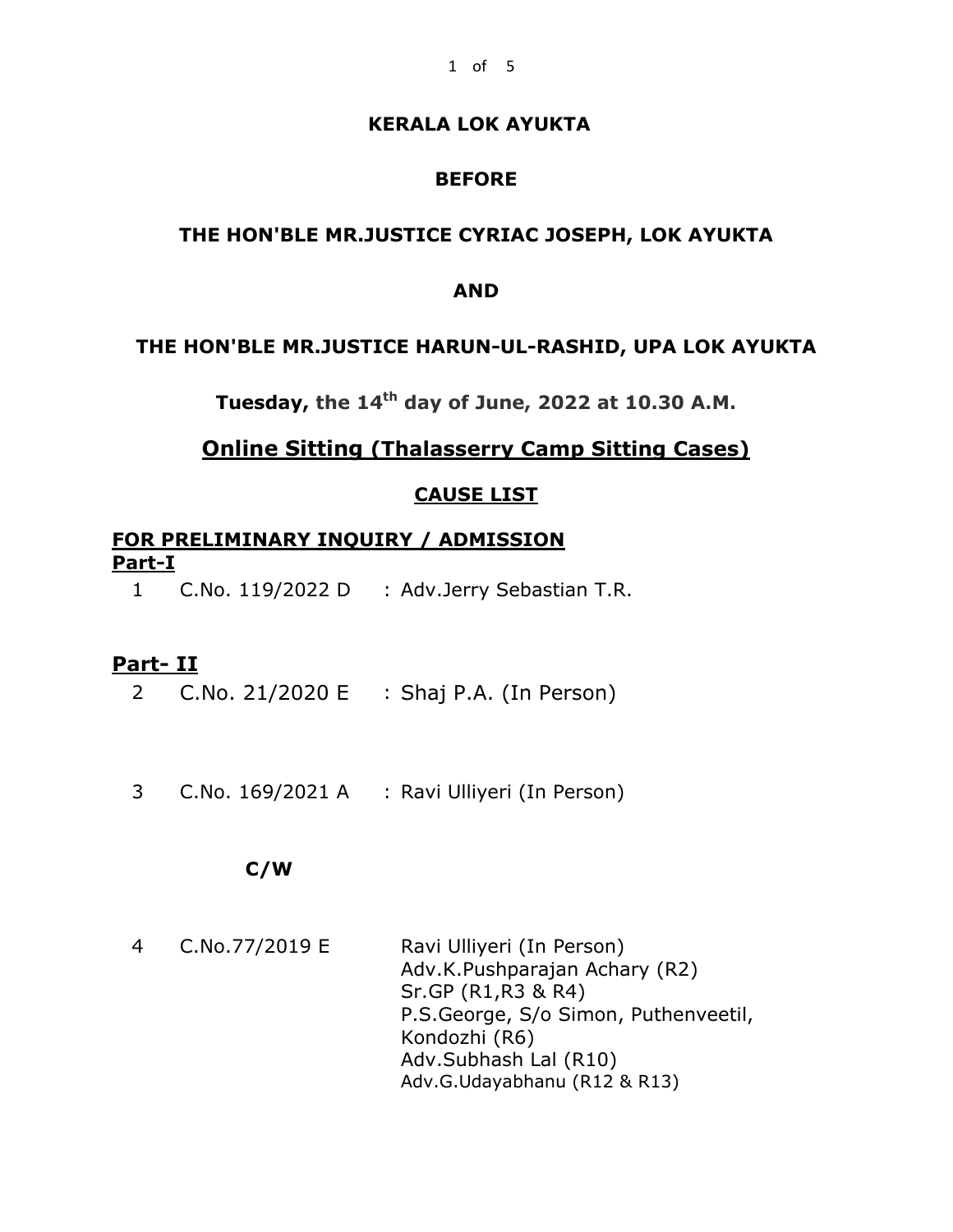# **C/W**

 5 C.No.119/2019 D : Ravi Ulliyeri (In Person) Abdulla V.M., Former Secretary Pulpally Grama Panchayath (R2) (In Person) Rejeena K. Jose, S.I. Of Police Pulpally (R3) (In Person) Sr.GP (R4) Basheer, Deputy Ranger, Forest Office Pulppally (R5) Adv.Sreejith K.M. (R6 & R7) Adv.Pushparajan Achari (R8) Superintendent of Police, Kerala Lok Ayukta (Investigating Officer)

# **PLEADINGS**

 6 C.No.126/2020 A : Premaja (In Person) Sr.G.P. (R2)

# **PETITIONS**

| I.A.No. 157/2022 | : Adv. Divakaran Kondoth/      |  |
|------------------|--------------------------------|--|
| C.No.586/2015 C  | Sr. G.P. (R1 to R4)            |  |
| I.A.No.481/2019  | Adv. K. Rajesh Khanna (R5, R6) |  |

8 I.A.No.268/2021 in : Adv.Shaj P.A. I.A.No. 267/2021 C.No.727/2016 A R.P. 02/2021 District Executive Officer Kerala Motor Transport Workers Welfare Fund Board , Kannur (R1) Chairman, Kerala Motor Transport Workers Welfare Fund Board, Kollam (R2) Sr.G.P. (R3)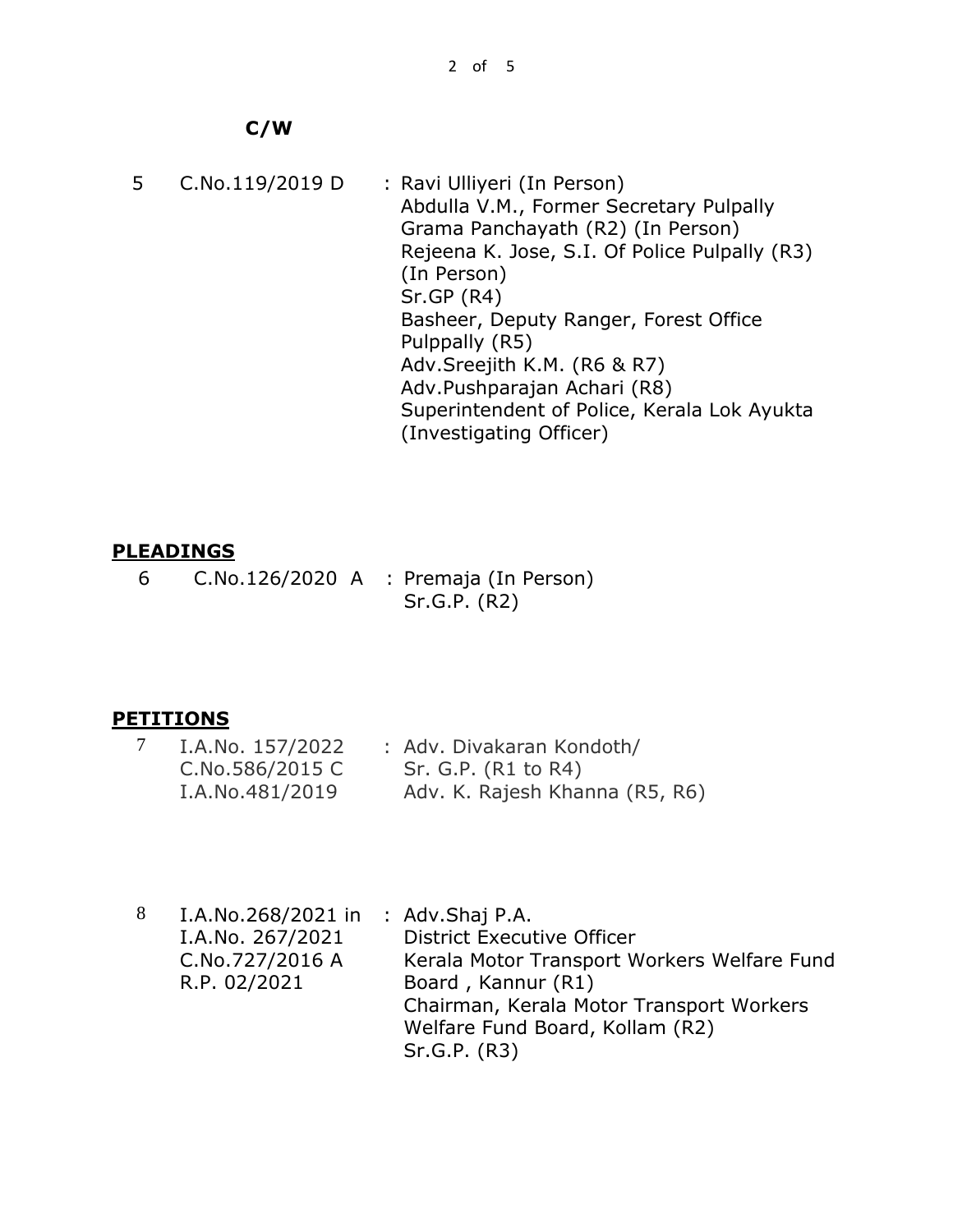### **FOR REPORT**

9 C.No.1004/2016 A : Adv. P Sasi / Sr. G.P (R1 to R3) Deputy Superintendent of Police, Kerala Lok Ayukta (Investigating Officer)

## **FOR EXAMINATION OF WITNESS**

10 C.No.1385/2014 C : Adv. Manoj Peter/ Sr. G.P (R1 to R4) Adv. K V Pavithran (R5, R6, R8) Adv. T Sunilkumar (R7) Adv. Jose Antony (Advocate Commissioner)

# **FOR HEARING ON COMPLAINT**

11 C.No.1471/2014 D : Adv. C R Rajendran Adv. Rojas Sebastian SC for Kerala Water Authority (R1, R2, R4) Sr. G.P (R3)

# **C/W**

- 12 C.No.1472/2014 D : Adv. C R Rajendran Adv. Rojas Sebastian SC for KWA (R1, R2, R4) Sr. G.P (R3)
- 13 C.No.588/2015 C : Adv. T V Babu Sathyanath/ Sr. G.P (R1) Adv. K Sathyan (R2, R3)

**Google Meet Link :- <https://meet.google.com/hzz-rhgt-tdf>**

**\*\*\*\*\*\*\*\*\*\*\*\*\***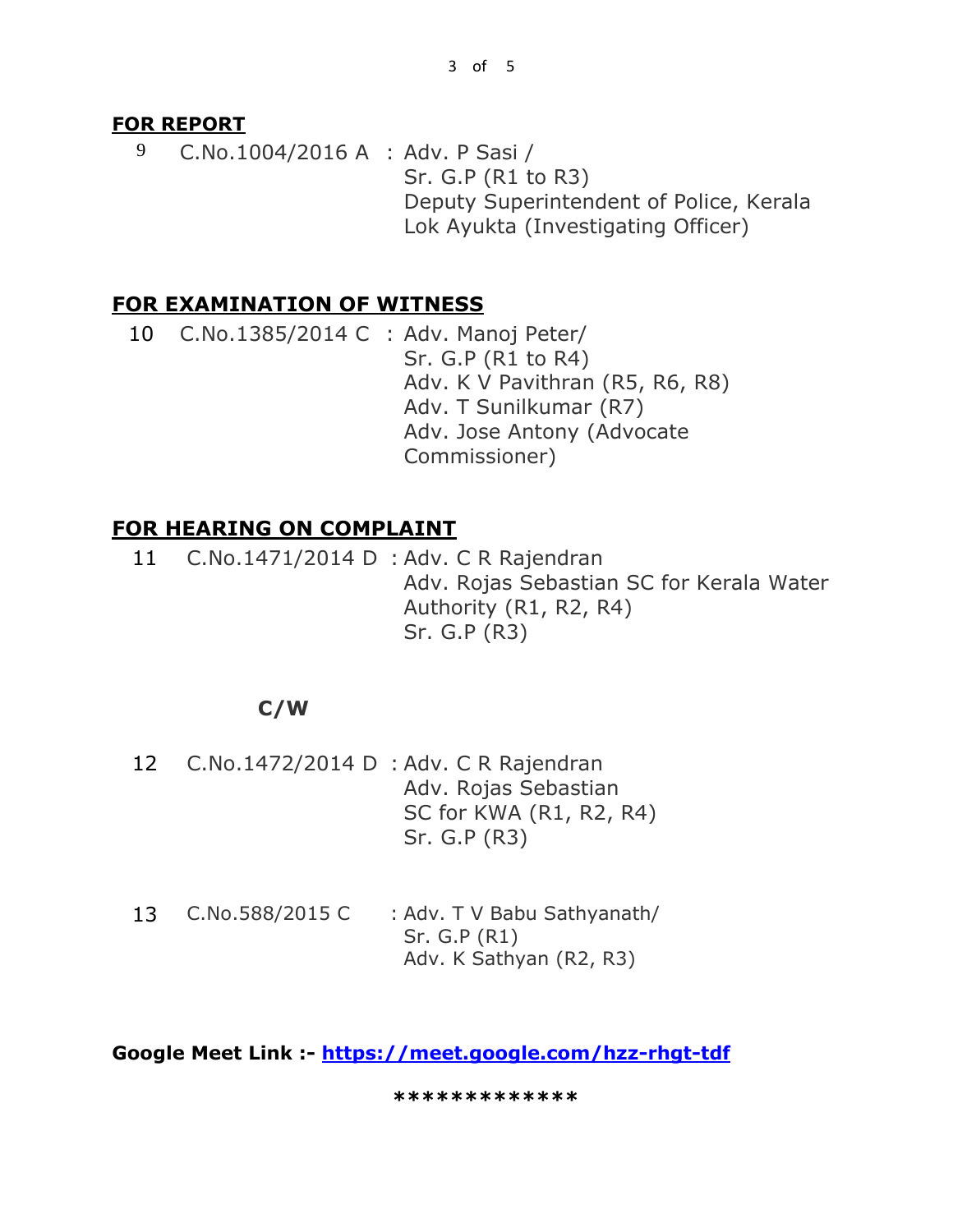### **KERALA LOK AYUKTA**

### **BEFORE**

### **THE HON'BLE MR.JUSTICE BABU MATHEW P. JOSEPH, UPA LOK AYUKTA**

# **Tuesday, the 14th day of June, 2022 at 10.30. A.M.**

### **ONLINE SITTING**

## **CAUSE LIST FOR PRELIMINARY INQUIRY / ADMISSION Part-I**

Nil

### **Part-II**

| 1. | C.No.316/2019 D | : Adv.Sreekandan Thampi  |
|----|-----------------|--------------------------|
|    | I.A.No.660/2019 | Sr.G.P. (R1)             |
|    | I.A.No. 71/2022 | Adv.P.Nagaraj (R2)       |
|    |                 | Sudevan (R3) (In Person) |
|    |                 | Rajesh (R4) (In Person)  |
|    |                 |                          |

# **FOR RETURN OF NOTICE/ APPEARANCES**

2 C.No.103/2022 C : Adv.Jithu S. Babu I.A.No. 165/2022

### **FOR STAY REPORT**

- 3 C.No. 9/2010 A : Adv. Asha T. Nair/ Adv. S. Sreelal (R1) Sr.G.P (R2, R3)
- 4 C.No.841/2014 A : Adv.K.Satheesh Kumar/ Adv.S.Shanavas (R1, R2)

# **FOR STEPS/EVIDENCE**

5 C.No.180/2019 B : Adv.Abdul Azeez P. Adv.R.Padmanabhan (R1, R2)